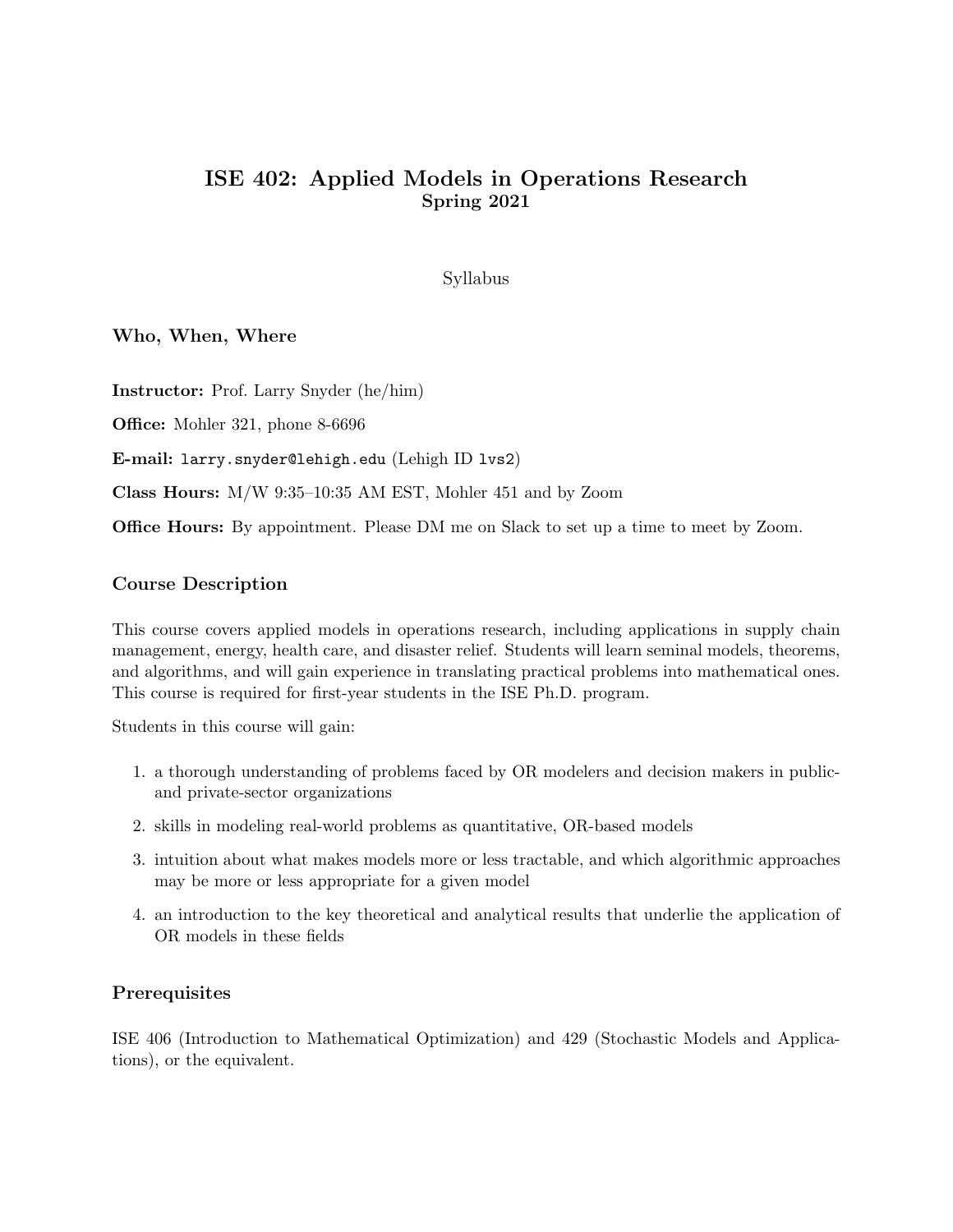### Class Format

This class will use a combination of in-person and remote meeting modes.

- Monday classes will be held in person, except when instructed otherwise. In-person meetings will be held in Mohler 451. You may attend in-person classes by Zoom, if you prefer to or are unable to attend in person.
- Wednesday classes will be held remotely, by Zoom, except when instructed otherwise. The Zoom link will be posted on Slack.

Please plan to attend all class meetings synchronously, either in person or by Zoom. If you cannot attend synchronously once in a while, please view the class recordings and catch up on all other class materials, which will be posted on Slack. Class meetings will primarily consist of lectures and discussion, with occasional small-group assignments or other activities. I will usually use a virtual whiteboard (which will be posted on Slack) rather than slides. In addition, there will be pre-reading assignments before most classes.

I encourage questions, discussions, and other (productive) interruptions during class. This helps you learn and makes class more fun!

When you are joining class in person: Follow all COVID-19 guidelines, including face masks, hand washing, and social distancing. Do not come to class if you are feeling unwell, have COVID-19 symptoms, or have had a possible exposure to someone with COVID-19.

When you are joining class by Zoom: I encourage you to keep your camera on whenever possible. It helps me a lot to be able to see your face while I'm teaching. Please keep your microphone muted when not speaking in class.

#### Readings

There is no textbook for this course. Readings will be assigned from books and journal articles; these will be posted on Slack. Detailed references and tentative timing are given later in this syllabus, and I will post updated reading assignments on Slack each week.

#### Requirements

1. Homework assignments (40%)

You will be given 4–5 homework assignments. The homework problems will be based on the readings and in-class material. They will challenge you to understand, interpret, and extend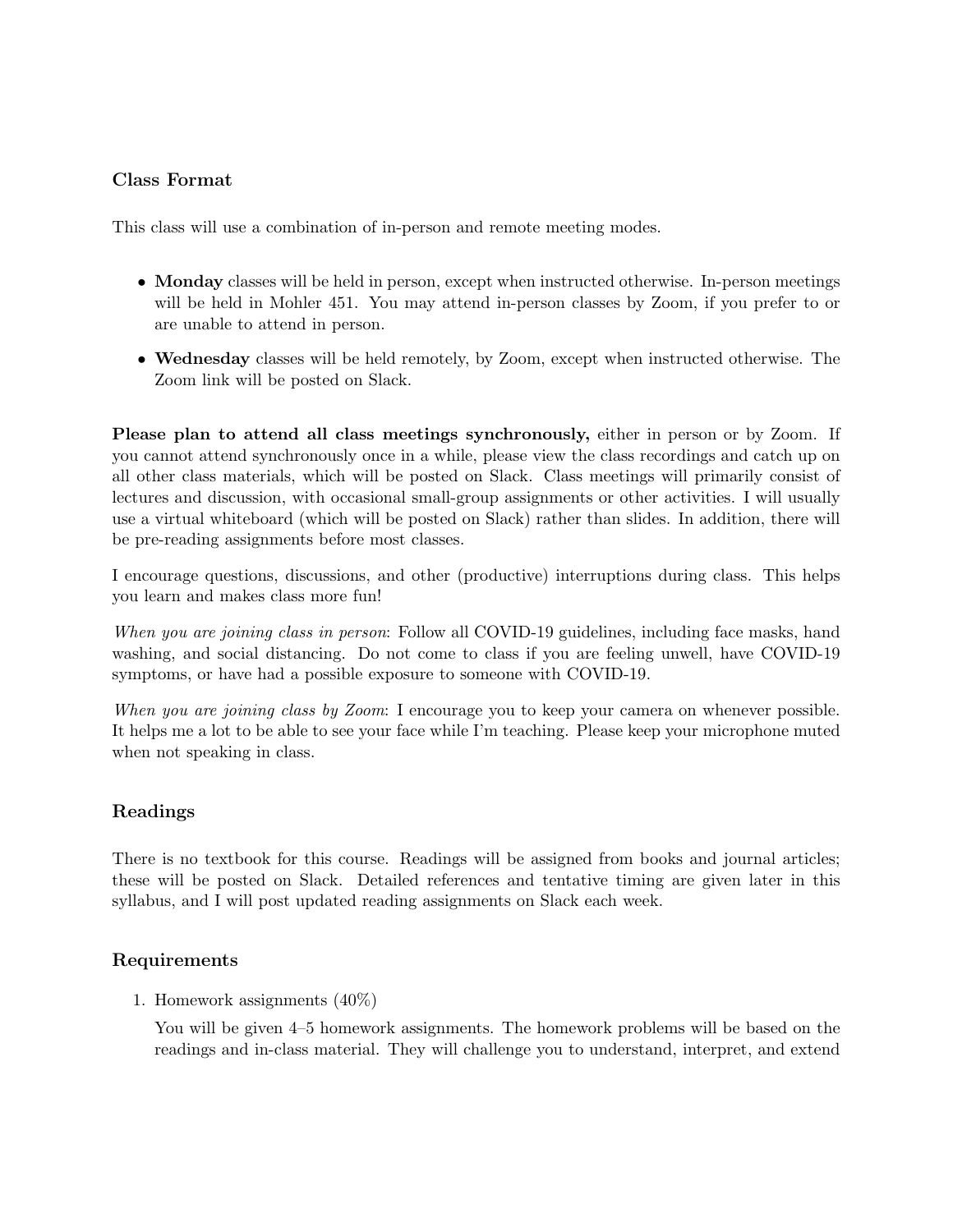the models and solution techniques we discuss in class. Some homework assignments will require you to do some coding and/or number-crunching, which you can do in any language you choose. (I am most familiar with Python and MATLAB and can offer help in these languages, but if you prefer another language, feel free.)

2. Midterm exam (20%), Final exam (30%)

You will be given a take-home midterm exam and a take-home final exam. Both will test your understanding of the material covered in class. The midterm will cover the first two units of the course (supply chain management and health care). The final exam will be cumulative, covering all material from the course. It will be distributed on the last day of class (Thursday, May 6) and will be due one week later. You may use books, notes, and any other sources, except people (other than me) as you work on both exams.

3. Class participation (10%)

You are expected to attend class regularly (in person or remotely), come to class prepared, participate in the discussions we have in class and on Slack, and ask questions when you are confused.

## Homework Policy

The homework assignments are likely to take you a fair amount of time, so get started on them early. You may work on the homework assignments individually or with a partner. If you work with a partner, you and your partner should submit a single write-up. Remember that you are ultimately responsible for mastering the material on your own, and your performance on the exams will depend on your ability to do so. Therefore, you should make sure you fully understand all of the details of the work you submit, even if you work with a partner.

You may discuss the homework with students other than your partner, but you must cite any people or sources that helped you on a particular problem. For example: "Smarty McPants and I worked on this problem together" or "I got help from Smarty McPants and consulted Facility Location for Dummies when solving this problem." I also encourage you to come to me for help when you are stuck.

#### You must submit your homework electronically, via Slack DM.

## **LAT<sub>F</sub>X**

All work must be typed using LAT<sub>EX</sub> and submitted electronically. To assist you in learning LAT<sub>EX</sub>, I am happy to provide you with the source code for (most of) the documents I write for this course, upon request. I will also provide a template for homework solutions. You are not required to use the provided template, but I recommend it, especially if you are unfamiliar with LATEX.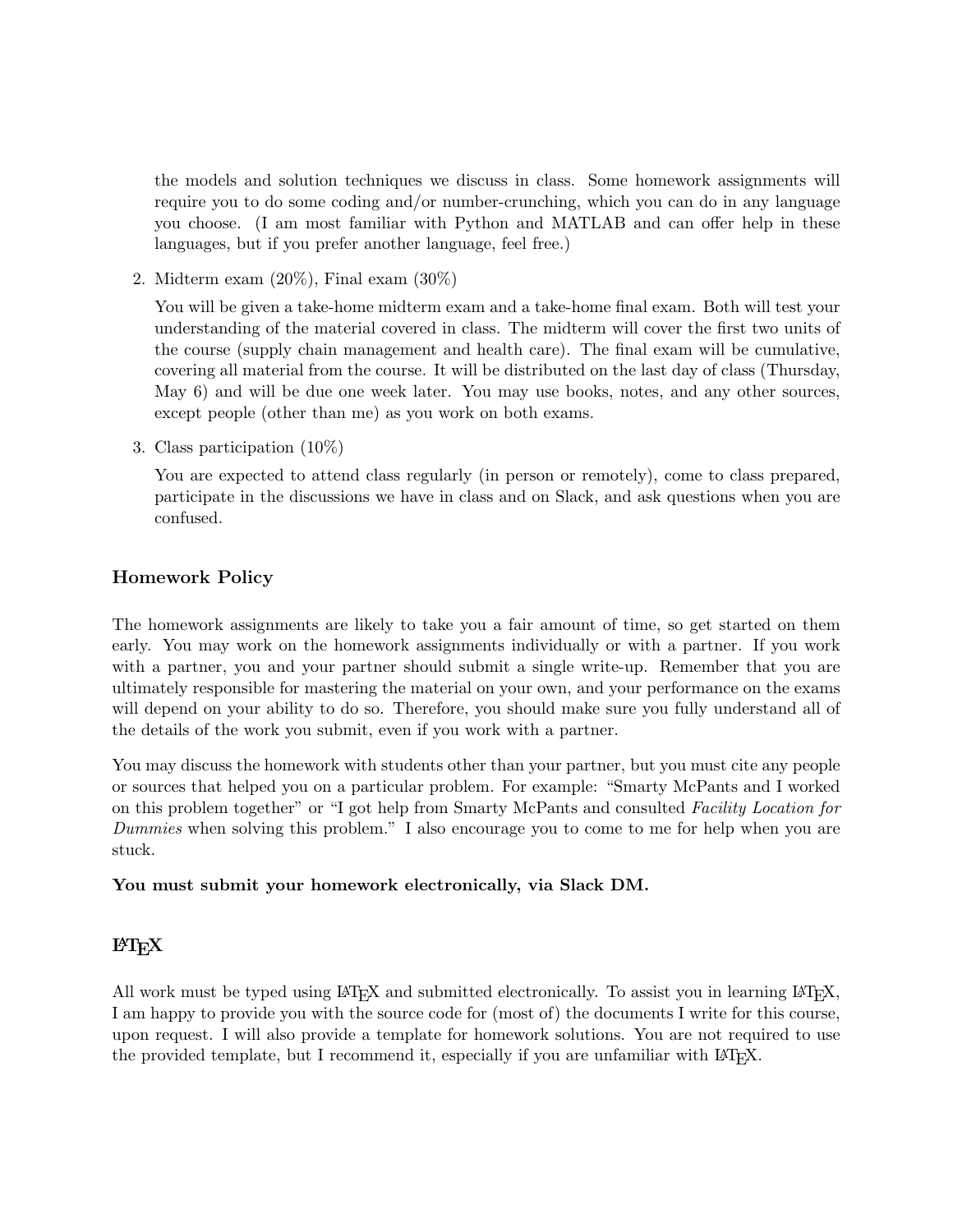There are many good resources online to get you started, and several free software packages you can use for your LAT<sub>EXing</sub>.

### Proofs

This course will contain quite a few mathematical proofs, some that we discuss in class and others that you will develop in your homework and exams. The course therefore demands a high level of mathematical maturity. There is a short primer about proof-writing in Appendix B of Snyder and Shen (2019), which I have posted on Slack, but this is meant more as a refresher than as an introduction. If you are not already somewhat familiar and comfortable with the material in Appendix B, consider this as your chance to learn.

#### Course Communications

Slack will be our primary platform for communication. I will not use CourseSite for this course. You should already have received an invitation to our Slack workspace, ISE402-SP21. I will post slides, videos, readings, homework assignments and their solutions, and other essential materials for the course on Slack. Please check there regularly. I recommend also setting your Notification preferences to receive notifications each time a new message is posted, at least on the #ise402-announcements channel. (The desktop and mobile apps are more reliable than the web app for notifications, in my experience.)

To contact me, please don't email me; DM me on Slack instead. I will do my best to respond quickly. *Exception*: If you need to discuss your grades, please do so by email, not Slack.

#### Use of Mobile Devices

The use of computers, smart phones, tablets, and other mobile electronic devices is prohibited in class. I understand that there may be some legitimate reasons to use such devices in class, but please wait until after class ends to perform these functions. Screens are a distraction both to the students and to the instructor and may not be used.

## Academic Integrity

Please read the material on Academic Integrity available on the Provost's Academic Integrity site (http://www.lehigh.edu/~inprv/faculty/academicintegrity.html) and on the CITL web site (https://citl.lehigh.edu/academic-integrity-resources). Examples of behavior that violates Lehigh's academic integrity principles include (but are not limited to) plagiarism, cheating,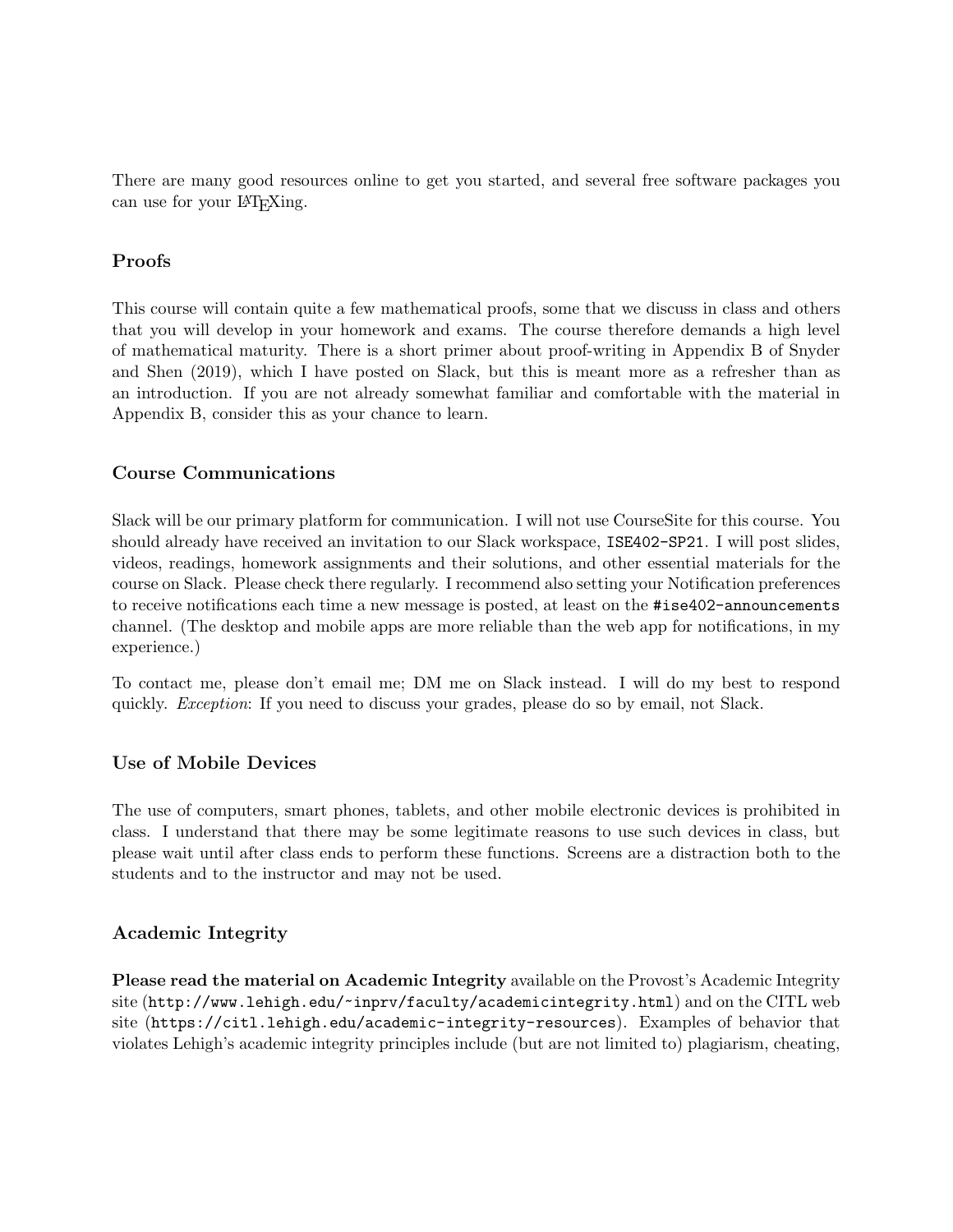copying assignments from previous semesters, creating disruptions, unfairly exploiting the efforts of others, etc.

Perhaps the most misunderstood violation of academic integrity is plagiarism. Plagiarism is defined in the Lehigh student handbook as "the unacknowledged appropriation of another's work, words, or ideas in any themes, outlines, papers, reports, or computer programs." This includes so-called "innocent plagiarism," in which an author essentially quotes another author's work when attempting to paraphrase it. For more information about what plagiarism is and what counts as plagiarism, see https://libraryguides.lehigh.edu/plagiarism.

Work that violates the academic integrity principles will receive a grade of 0, and repeat offenses will be grounds for failure for the course.

### Accommodations for Students with Disabilities

If you have a disability for which you are or may be requesting accommodations, please contact both me and the Office of Academic Support Services, University Center 212 (8-4152) as early as possible in the semester. You must have documentation from the Academic Support Services office before accommodations can be granted.

#### A Few Other Resources

- Graduate Writing Support (GWS) is part of the Graduate Education & Life department and will assist any graduate writer from any discipline at any stage of the writing process. They offer many kinds of support throughout the year, from campus-wide writing workshops to individual and small-group writing consultations. For a complete list of their support offerings, please visit their website at https://grad.lehigh.edu/academics/graduate-writing-support. The Graduate Writers' Studio is a part of that support program and offers individualized writing support for graduate writers. To schedule a writing consultation with a trained graduate consultant, visit http://mywco.com/lehighgradwriting. They currently offer real-time virtual consultations and delayed response online consultations that can be scheduled for 1–2 hours per consultation. For questions, please contact the Director of Graduate Writing Support, Yvonne Lee, at yrl219@lehigh.edu.
- The Operations Research Stack Exchange site (or . stackexchange.com) is a great resource for asking and answering questions about OR. The site has questions about theoretical aspects of OR, applied OR models, solvers and software, OR careers, and a number of other topics. Lots of OR experts (students, faculty, practitioners) frequent the site and ask and answer questions. Please feel free to post questions (and answers!) there. If you do, however, remember that the site is not a homework-help site; it works best when people ask careful questions that will have value to other people, not just the person asking. For more guidance about how to ask questions, see https://or.stackexchange.com/help/on-topic; and for specific guidance about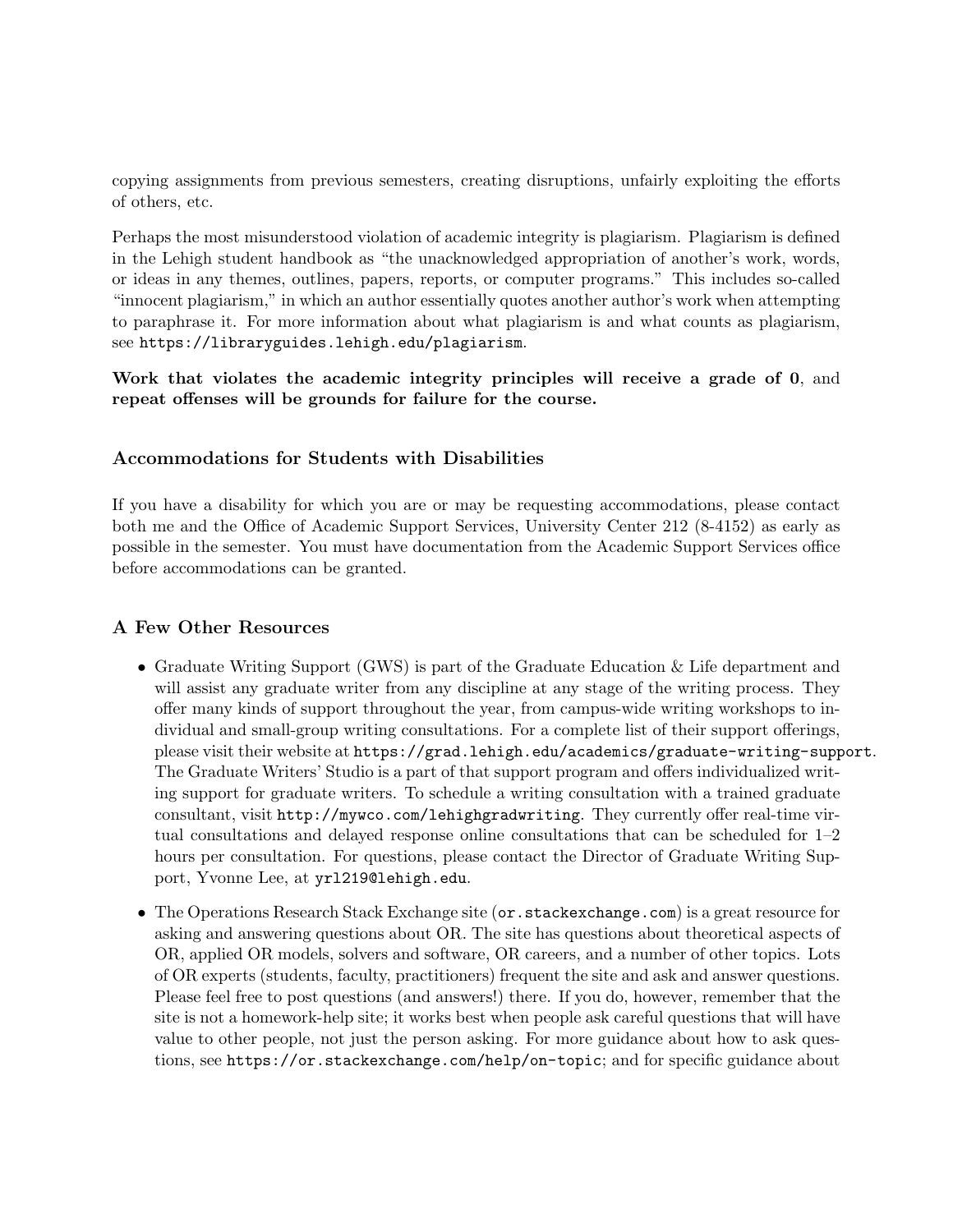homework-related questions, see https://or.meta.stackexchange.com/q/229/38. Note: I read just about every question posted on the site. ;)

#### Maybe Most Importantly

Please be flexible and open-minded this semester. The format of this course this semester is somewhat experimental, and I might change some aspects of this syllabus as the semester progresses. I ask for your understanding and patience. In turn, I will be patient and understanding with you. We are all experiencing education, and life, in new ways.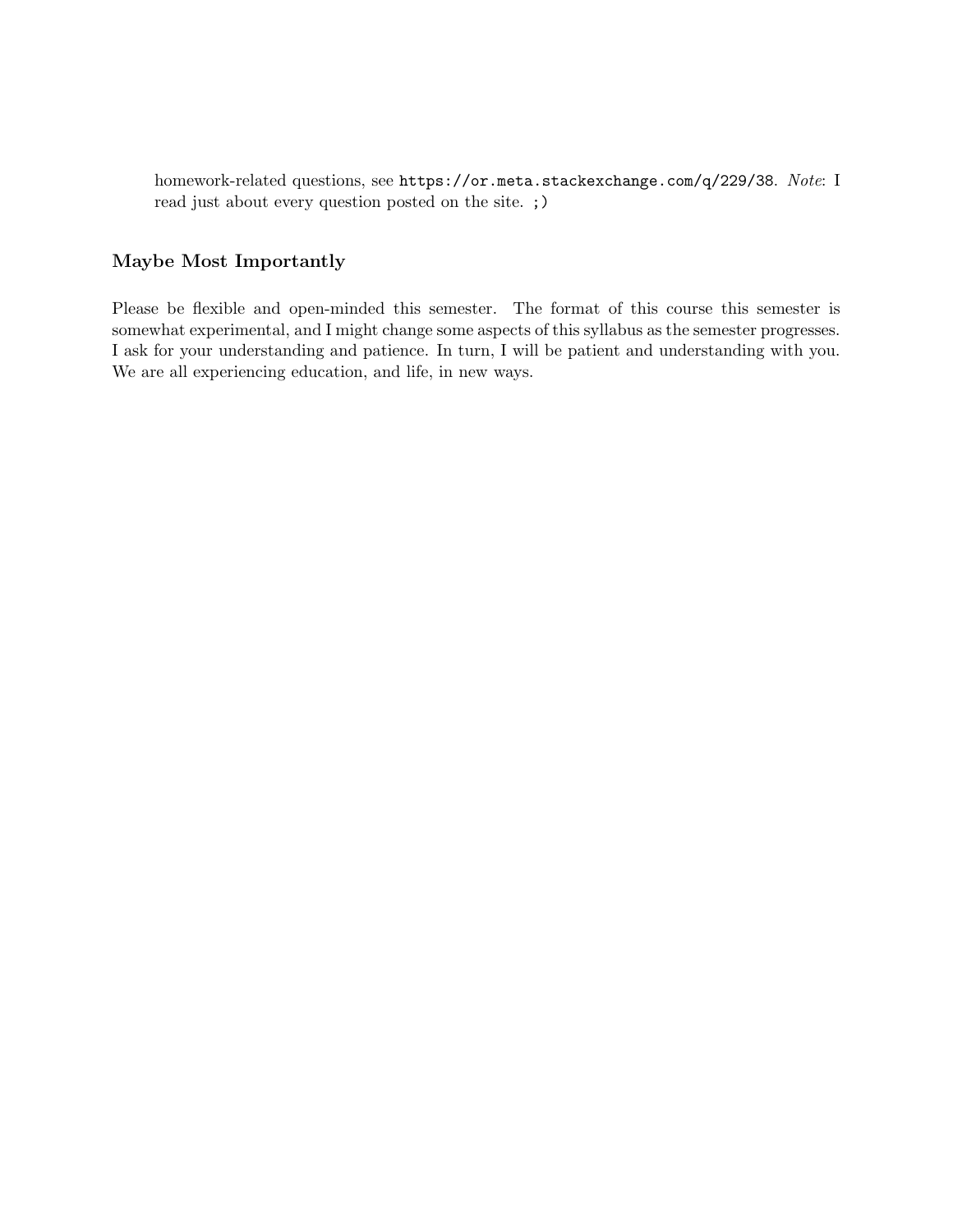## Tentative Schedule

The following is a very tentative outline of the course. I may add, subtract, or rearrange topics as the semester progresses. Readings marked as Background cover material that you are expected to know from the prerequisite courses, or additional resources for new material covered in this class. You should read this material, but we will not cover it in class.

#### **INTRODUCTION**

| Introduction to decision-making under uncertainty           |
|-------------------------------------------------------------|
| "Introduction to Decision-Making under Uncertainty" handout |
|                                                             |
|                                                             |

#### Supply Chain Management

| Week of February 8:         | Introduction; inventory optimization                                   |
|-----------------------------|------------------------------------------------------------------------|
| Reading:                    | Snyder and Shen (2019) §3.7, 4.1-4.3.2.6, 4.3.3, 4.3.4 (first 2 pages) |
| Background:                 | Snyder and Shen $(2019)$ $\S3.1-3.2$                                   |
| <i>Week of February 15:</i> | Inventory optimization (cont'd.); distribution-free newsvendor         |
| Reading:                    | Gallego and Moon (1993)                                                |
| Week of February 22:        | Facility location                                                      |
| Reading:                    | Snyder and Shen (2019) §8.1-8.2.3.6                                    |
| Background:                 | Snyder and Shen (2019) Appendix D                                      |
| Week of March 1:            | Uncertainty and multi-objective optimization in facility location      |
| Reading:                    | Snyder and Shen $(2019)$ §8.6; handout                                 |
| HEALTH CARE                 |                                                                        |
| Week of March 8:            | Appointment and operating room scheduling                              |
| Reading:                    | Batun and Begen $(2013)$ §1-3                                          |
| Week of March 15:           | Queuing models for health care                                         |
| Reading:                    | Creemers et al. $(2007)$                                               |
| Background:                 | Gupta (2013)                                                           |
| Week of March 22:           | Organ allocation                                                       |
| Reading:                    | Bertsimas et al. (2013)                                                |
| <b>POWER SYSTEMS</b>        |                                                                        |
| Week of March 29:           | Preliminaries; the optimal power flow (OPF) problem                    |